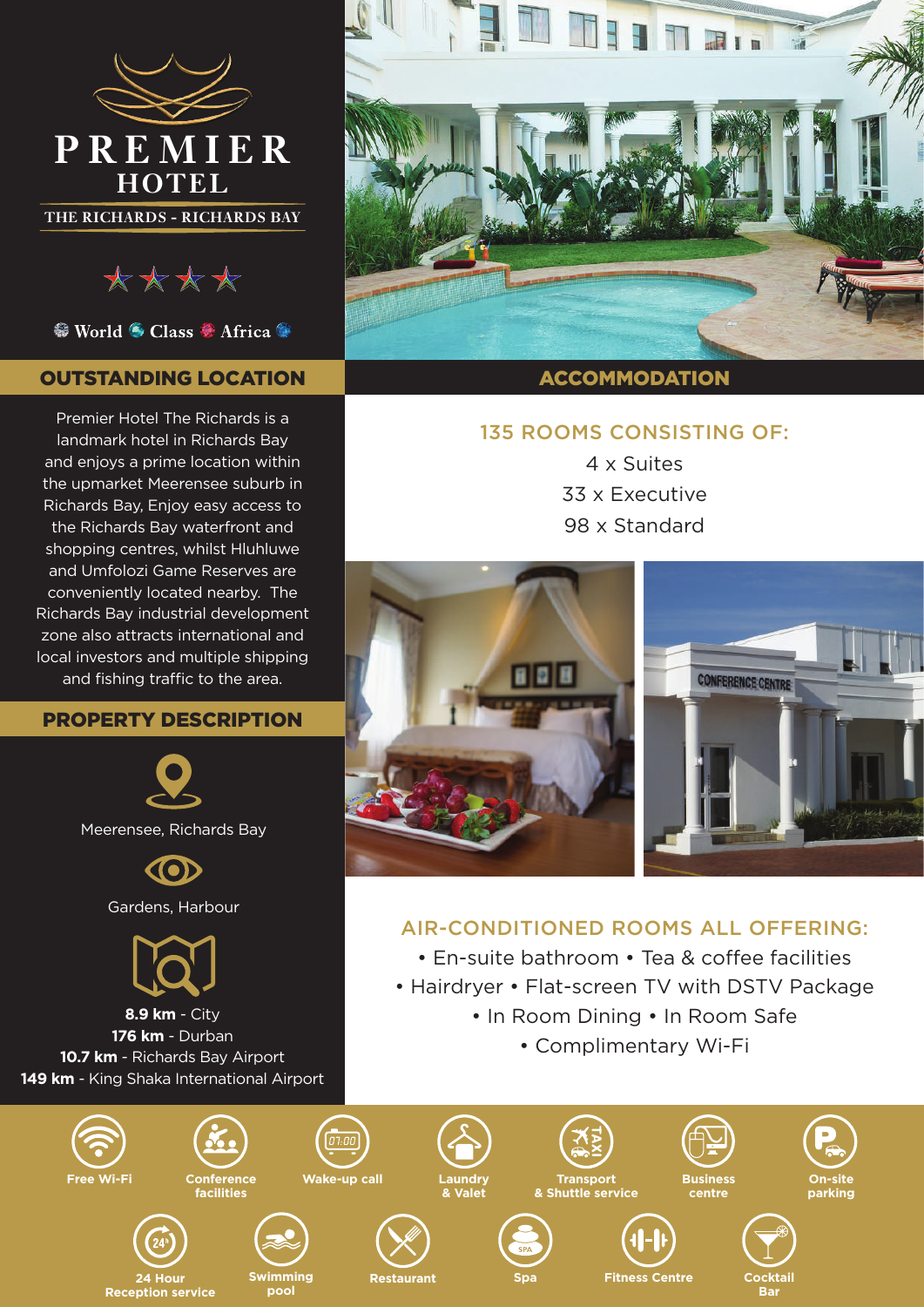

#### LEISURE FACILITIES AND ATTRACTIONS

Industrial Tourism is actively promoted and groups are able to visit industrial plants, mines and other operations. Richards Bay also offers a waterfront experience, and is the gateway to Zululand and the myriad of Big 5 game reserve experiences on the North Coast, as well as the world-famous Hluhluwe wetlands area.

## CONFERENCE AND SPECIAL EVENT EXPERIENCES

The Richards conference centre offers the largest and safest conference venue in Richards Bay. It is renowned for its excellent food and service standards and is first choice for all industrial, corporate and government clientele in the uMhlathuze Region. With world-class conference facilities and five venues that can seat a combined 300 delegates, the hotel is the perfect venue for both business and social events. With over 200 safe and secure parking bays between the two adjoining hotels, and 5 versatile venues – The Richards is extremely popular for training, weddings, conferences, and other special events. The two hotels offer multiple rooms types comprising of 237 rooms in total. One of the most versatile of Richards Bay's events and meetings venues can be found at the luxury Premier Hotel The Richards. The hotel offers a truly scalable venue, whilst the boardroom provides for more intimate meetings.